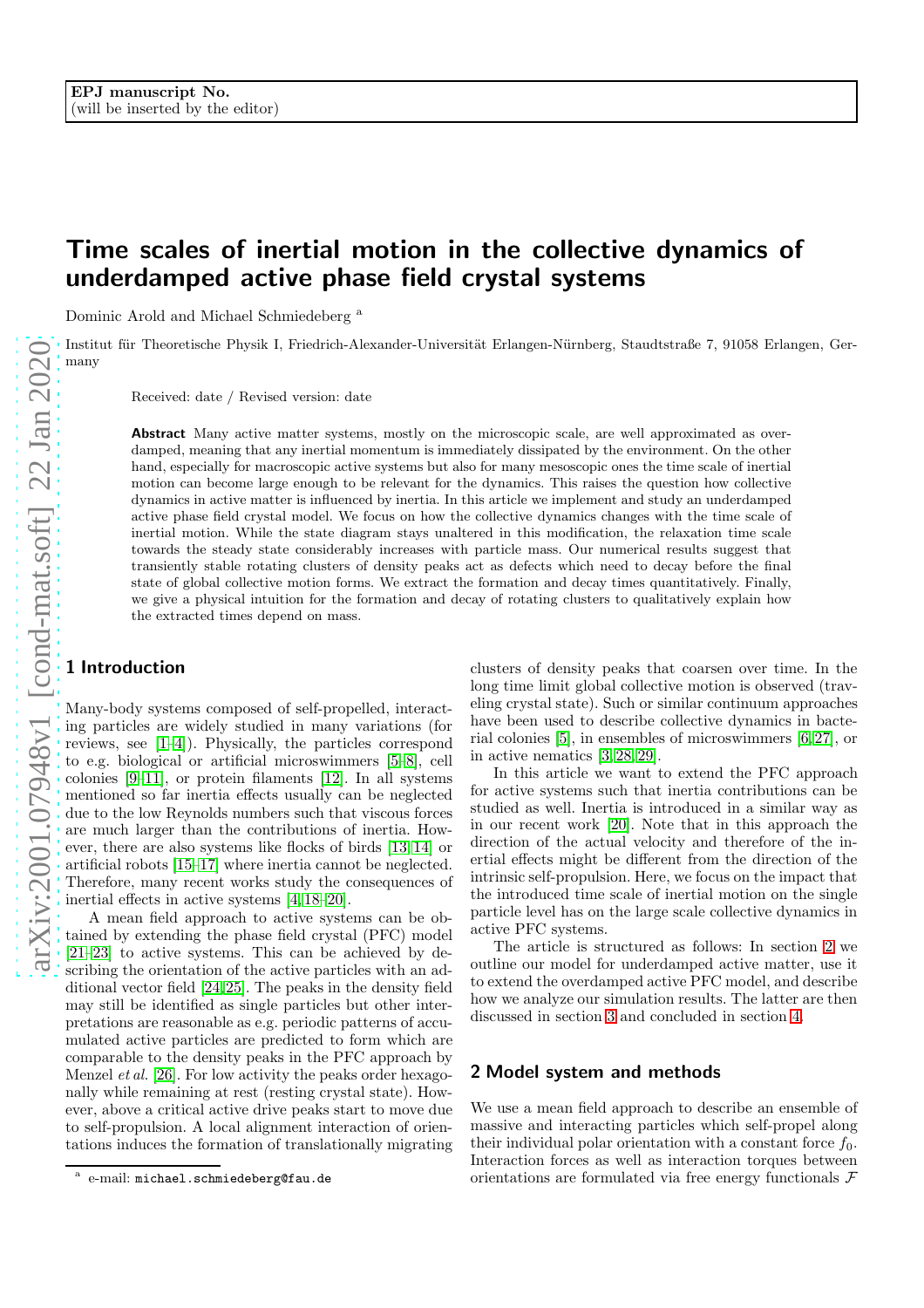and  $\mathcal{F}_P$  respectively. A particle might also change its direction of self-propulsion independent of other particles' orientations by applying a one-particle torque  $G^{(1)}$ . Further, dissipative coupling to an environment is considered as well as translational and rotational diffusion. Altogether, our dynamics of the locally averaged fields for number density  $\rho(\mathbf{r}, t)$ , velocity  $\mathbf{v}(\mathbf{r}, t)$  and polar orientational order  ${\bf P}({\bf r}, t)$  reads

<span id="page-1-0"></span>
$$
\frac{\partial \rho}{\partial t} = -\nabla \cdot (\rho \mathbf{v})
$$
\n
$$
\frac{\mathbf{D}\mathbf{v}}{\mathbf{D}t} = \frac{1}{m} \left( -\alpha \mathbf{v} - \nabla \frac{\delta \mathcal{F}}{\delta \rho} + \alpha v_0 \mathbf{P} \right)
$$
\n
$$
\frac{\mathbf{D}\mathbf{P}}{\mathbf{D}t} = -D_R \mathbf{P} - \frac{\delta \mathcal{F}_P}{\delta \mathbf{P}} + \overline{\mathbf{G}}^{(1)}
$$
\n(1)

with the convective derivative  $\frac{D}{Dt} = \frac{\partial}{\partial t} + (\mathbf{v} \cdot \nabla)$ . The self-propulsion velocity  $v_0 = f_0/\alpha$  corresponds to the steady state velocity of a particle in an environment with friction constant  $\alpha$  and accelerated by the active force  $f_0$ .  $D_R$  is the rotational diffusion coefficient and  $G^{(1)}$  is locally averaged over the distribution of particle momenta and orientation angles. We emphasize that including inertia into the dynamics introduces an additional time scale given by the inverse damping rate  $\gamma^{-1} = m/\alpha$  with particle mass m. For our derivation of eqs. [\(1\)](#page-1-0) via Dynamical Density Functional Theory we refer to [\[20\]](#page-5-2).

In [\[20\]](#page-5-2) we have considered a system without any preferred length scale in the density field, but an alignment interaction for short distances and an anti-alignment interaction at longer distances. Here we want to explore the properties of an underdamped active PFC model, i.e. with no preferred length scale concerning the alignment interactions, but usual PFC interactions for the density field. To be specific, we choose the unspecified terms in eqs. [\(1\)](#page-1-0) such that in the limit  $m \to 0$  the original overdamped active PFC model by Menzel et al. [\[24,](#page-5-5)[25\]](#page-5-6) is recovered. Thus, we expect that results of the latter are reproduced within this generalized underdamped model for small mass. Consequently, the functionals and the mean one body torque are set to

<span id="page-1-2"></span>
$$
\mathcal{F}[\rho] = \int d\mathbf{r} \frac{\rho}{2} \left[ \epsilon + \lambda \left( q_0^2 + \nabla^2 \right)^2 \right] \rho + \frac{u}{4} \rho^4
$$
  
\n
$$
\mathcal{F}_P[\mathbf{P}] = \frac{C_1}{2} \int d\mathbf{r} \left( |\nabla P_x|^2 + |\nabla P_y|^2 \right)
$$
  
\n
$$
\overline{\mathbf{G}^{(1)}} = -\frac{v_0}{|\overline{\rho}|} \nabla \rho.
$$
\n(2)

Translational interactions in  $\mathcal F$  are given by the PFC functional [\[21,](#page-5-3) [22\]](#page-5-11). We observe that the orientational interaction functional  $\mathcal{F}_P$  is conceptually equivalent to the Frank-Oseen free energy of liquid crystals with one bending constant  $C_1$  [\[30\]](#page-5-12). For  $C_1 > 0$  a homogeneous state of uniformly aligned particle orientations minimizes the free energy. Contrarily, the one particle torque  $\overline{G^{(1)}}$ , whose strength is given by the activity parameter  $v_0$ , drives an instability from the isotropic state  $P = 0$ . The PFC functional only describes variations of a density around its constant bulk mean value. The parameter field  $\rho$  may be

interpreted as such after rescaling which justifies a constant mobility approximation for the continuity equation in eqs. [\(1\)](#page-1-0). We want to focus in the following on the influence of the inertial time scale  $\gamma^{-1}$  on the system's dynamics. To this end we neglect the convective term  $(\mathbf{v} \cdot \nabla) \mathbf{P}$ for now as it qualitatively changes the observable states such that a direct comparison to the overdamped active PFC model is not possible. We will briefly outline the case without this approximation in sect. [4.](#page-4-12) Altogether, the time evolution of the mean fields in the underdamped active PFC model then reads

<span id="page-1-3"></span>
$$
\frac{\partial \rho}{\partial t} = -|\overline{\rho}| \nabla \cdot \mathbf{v}
$$

$$
\frac{\partial \mathbf{v}}{\partial t} + (\mathbf{v} \cdot \nabla) \mathbf{v} = \frac{1}{m} \left( -\alpha \mathbf{v} - \nabla \frac{\delta \mathcal{F}}{\delta \rho} + \alpha v_0 \mathbf{P} \right) \qquad (3)
$$

$$
\frac{\partial \mathbf{P}}{\partial t} = -D_R \mathbf{P} - \frac{\delta \mathcal{F}_P}{\delta \mathbf{P}} - \frac{v_0}{|\overline{\rho}|} \nabla \rho.
$$

By taking the overdamped limit  $m \to 0$  the convective derivative on the left hand side of the velocity equation becomes negligible leading to the simplified form

<span id="page-1-1"></span>
$$
\frac{\partial \rho}{\partial t} = |\overline{\rho}| \left( \frac{1}{\alpha} \nabla^2 \frac{\delta \mathcal{F}}{\delta \rho} - v_0 \nabla \cdot \mathbf{P} \right)
$$
  
\n
$$
\frac{\partial \mathbf{P}}{\partial t} = -D_R \mathbf{P} - \frac{\delta \mathcal{F}_P}{\delta \mathbf{P}} - \frac{v_0}{|\overline{\rho}|} \nabla \rho.
$$
\n(4)

After rescaling, eqs. [\(4\)](#page-1-1) coincide with the active PFC model by Menzel et al. [\[24,](#page-5-5)[25\]](#page-5-6) except for the additional parameter  $|\overline{\rho}|$  due to the higher number of parameters. Concerning the Free Energy functional in eq. [\(2\)](#page-1-2), after choosing the length such that  $q_0 = 1$  and rescaling the density variations and the free energy such that  $\lambda = u = 1$ , only two independent parameters remain, the temperature-like  $\varepsilon$  as well as the mean density variation  $\bar{\rho}$  (cf. [\[21\]](#page-5-3)). In the following we use  $\varepsilon = -0.98$  and  $\bar{\rho} = -0.4$  such that for the usual passive PFC model we are in the hexagonal crystal phase [\[21\]](#page-5-3). Concerning the parameters in eqs. [\(3\)](#page-1-3) and [\(4\)](#page-1-1), the time variable and mass can be rescaled such that  $\alpha = 1$ . Furthermore, we fix  $D_R = 0.1$  and  $C_1 = 0.2$ and focus on the remaining parameters, namely the active drive  $v_0$  and mass m which measures the time scale of inertial motion. All numerical calculations discussed in the following are started from homogeneous initial conditions overlaid by a small noise.

To analyze our numerical data we track the position of density peaks and assign a velocity to each. Especially for higher m and  $v_0$  values the method in [\[24,](#page-5-5) [25\]](#page-5-6) used for this becomes unreliable here since then fluctuations in the density field increase and the peak structure is not as clear as in the overdamped limit (compare supplemented movie [\[31\]](#page-5-13)). Instead, we first locate maxima in the density field and identify to each such found peak the area around it where the density exceeds a threshold. By averaging the velocity field v over this area we assign to each peak a momentary velocity  $v_{net}$ . As can be seen in fig[.1](#page-2-1) (a) the velocity field v at a density peak is maximal close to the peak maximum around which it is also averaged to  $v_{net}$ .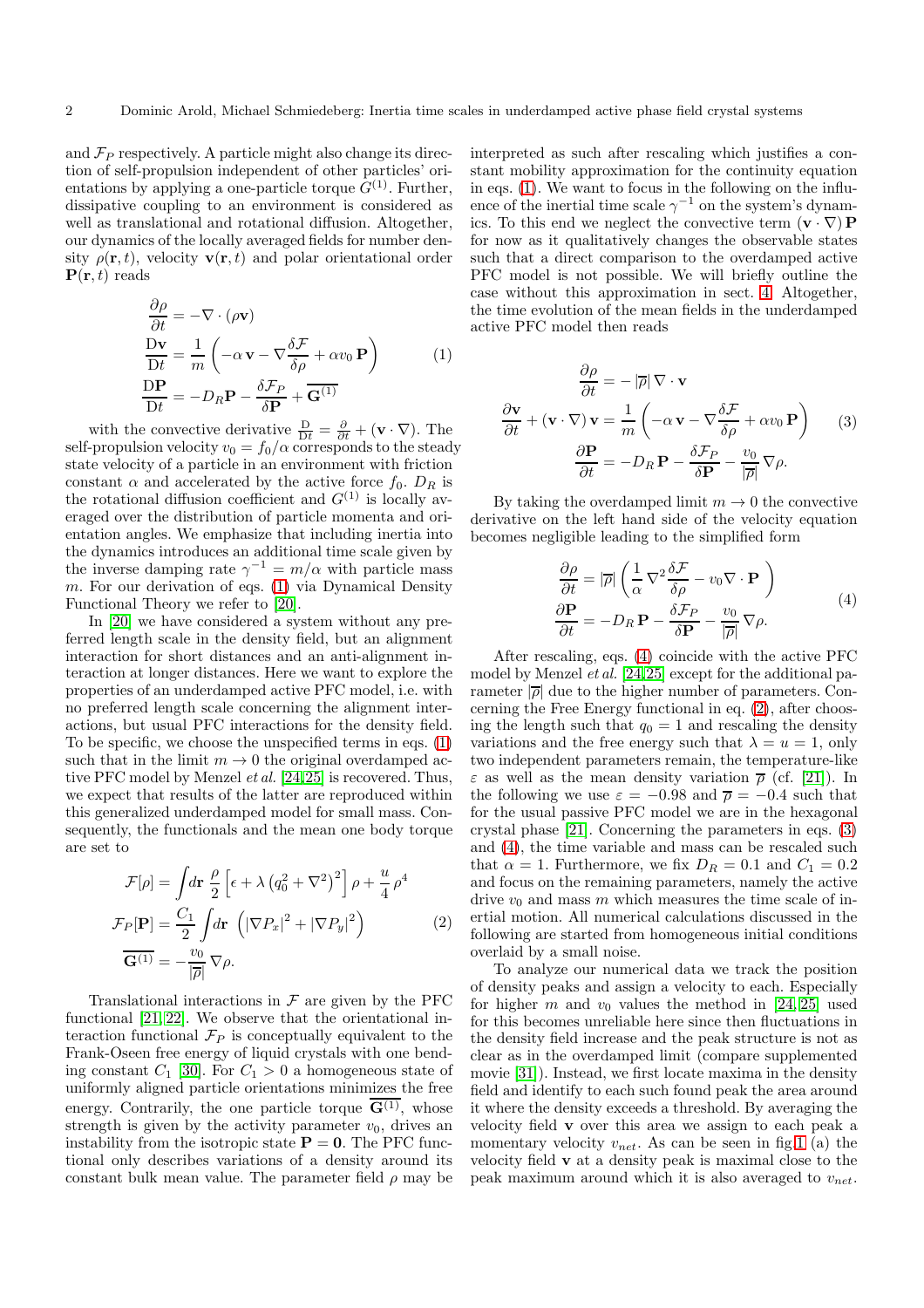<span id="page-2-1"></span>

Fig. 1: Density field during the relaxation to the traveling crystal state with (a) corresponding velocity and (b) orientation field. Positions of density peaks and defects in the orientation field are shifted relative to each over. The resulting net-orientation averaged over a peak area induces self-propulsion of peaks reflected in the non-vanishing velocity field. Arrows in the enlarged view displayed in the right hand side of (c) indicate net velocities  $\mathbf{v}_{net}$  of peaks used to compute the shown circulation field  $\Gamma$ . Rotating clusters of peaks are indicated by circles with radius  $R_{\Gamma}$ centered at extrema of Γ. A time lapse of the density field in the region indicated by dashed lines is given in the supplemented movie [\[31\]](#page-5-13), where one can see the rotating clusters that occur during intermediate times. The length scale is shown in units of the preferred PFC length scale  $l_0 = 2\pi/q_0$ . Parameters are  $m = 2$  and  $v_0 = 0.4$ . The snapshot is taken after a simulation time  $t = 500$ .

Because of this the latter overestimates the actual peak velocity in the sense of a displacement velocity. But for the following discussion of the results the absolute values of velocities are irrelevant since we only consider relative values. By restricting to area points within a given maximal distance to their corresponding peak position and a minimal distance between peak positions we suppress the influence of fluctuations in the density field.

## <span id="page-2-0"></span>3 Results

Generally we find that the under- and overdamped model given by eqs. [\(3\)](#page-1-3) and [\(4\)](#page-1-1), respectively, predict the same steady states in the long time limit. Hence, we only briefly recap them here and refer to the results for the overdamped model studied in [\[24,](#page-5-5) [25\]](#page-5-6) for more details. For low activity  $v_0$  the system is in the resting crystal state. The kinetic energy input due to activity of the particles melts crystals close to the liquid-solid phase boundary and therefore shifts the latter to lower temperatures by  $\Delta \epsilon$ . The crystalline structures remain at rest. Numerics and linear stability analysis of the resting crystal state within the underdamped model predict  $\Delta \epsilon \propto v_0^2 \alpha / C_1$  which is in accordance with the findings of Menzel et al. [\[24\]](#page-5-5). Above the critical activity  $v_{0,c} \approx 0.3$  the phase diagram is not shifted further to lower temperatures. Instead, the additional kinetic energy input from activity is used for translational self-propulsion of the density peaks as depicted in fig. [1](#page-2-1) (a) and (b). Under- and overdamped model predict the same traveling crystal state in the long time limit where all hexagonally ordered density peaks have aligned their migration direction and move with the same velocity.

The mass parameter does not change the traveling crystal state in the long time limit for  $v_0 > v_{0,c}$ . Therefore, introducing the inertial time scale  $\gamma^{-1} = m/\alpha$  does not qualitatively change the non-equilibrium state. What indeed changes is the time scale of the relaxation process to the steady state. As we will show in the following, the relaxation considerably slows down with  $m$  and therefore cannot be characterized with the inertial time scale  $\gamma^{-1}$ that is orders of magnitude smaller. Therefore, additional collective effects arising from particle interactions influence the transient behavior of the system in dependence of the inertial regime.

Typical peak velocity patterns, like the ones shown in fig. [1](#page-2-1) (c), and the supplemented time lapse of the corresponding density field [\[31\]](#page-5-13) suggest that during transient time scales the system is not only characterized by translationally moving clusters of density peaks as observed in the overdamped model [\[24\]](#page-5-5) but also by rotational ones. Characterizing the latter will help to quantify and explain the relaxation time scale.

To this end we use the concept of circulation which we define for a continuous velocity field  ${\bf v}$  as the closed line integral  $\Gamma_c(r) = \oint_{\partial A} \mathbf{v} \cdot d\mathbf{l}$  over the boundary of a surface A. Via Stokes theorem this can also be understood as the flux of the vorticity field  $\omega = \nabla \times \mathbf{v}$  through A and thus measures the amount of circular motion in this area. Similarly, we compute a circulation for the discrete peak velocities  $v_{net}$  at any given point r by averaging the velocity components in angular direction  $\hat{\mathbf{e}}_l$  around **r** over all peaks within a radius  $R_{\text{max}}$  around this point. Formally, the circulation then reads

$$
\Gamma(\mathbf{r}) = \mathbf{v}_{net}(\mathbf{r} + \mathbf{R}) \cdot \hat{\mathbf{e}}_l \tag{5}
$$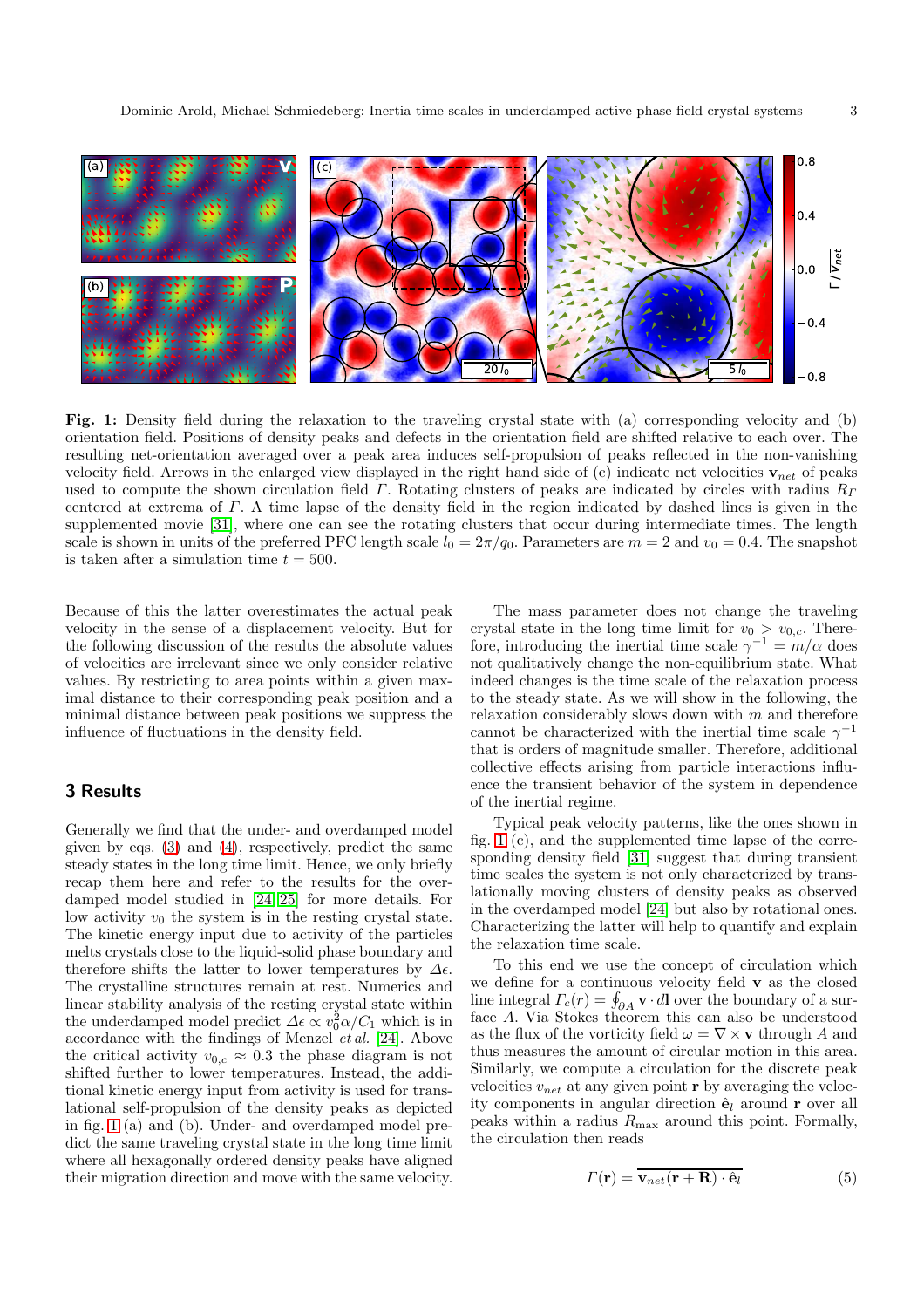where the average runs over all relative peak positions with  $\|\mathbf{R}\| < R_{\text{max}}$ . As can be seen seen in the magnified region of fig. [1](#page-2-1) (c) the circulation has its extrema at the centers of rotating clusters. For each sample we count the number  $N_F$  of extrema as a function of time. To better distinguish rotational from translational moving clusters the condition  $|\Gamma(\mathbf{r})| > \frac{2}{\pi} \overline{v_{net}}(t)$  for possible extrema is used. This threshold is the maximum circulation at the boundary between two anti-parallel moving translational clusters which move with the momentary sample-averaged peak velocity. We define the size of a rotating cluster as the area around an extremum in  $\Gamma$  with  $|\Gamma(\mathbf{r})| > 0$ . In fig. [1](#page-2-1) (c) this area is depicted for each cluster as a circle of equal area with radius  $R<sub>\Gamma</sub>$ . An upper bound for the distance between an area element and the extremum position is used to avoid including adjacent areas of dominant translational motion into the area estimation. The presence of transiently stable rotating clusters delays the relaxation to the final steady state of global collective motion. We extract the corresponding time scales from the temporal evolution of the area fraction of rotating clusters in the simulation box with extensions  $l_x$  and  $l_y$  which reads

$$
\eta = \frac{N_{\varGamma} \,\pi \overline{R_{\varGamma}^2}}{l_x l_y}.\tag{6}
$$

This number measures how much the momentary global dynamics is governed by local clusters of circular motion. A value of  $\eta = \pi/4$  corresponds to the extreme case of a frustration free square lattice of equally sized clusters where each is surrounded by four contrary rotating ones. The time courses of  $\eta$  in fig. [2](#page-3-0) generally show an initial rise, reflecting the formation and growth of rotating clusters over a period  $\tau_f$ , followed by a decline period  $\tau_d$  during which clusters break-up again. Afterward, the system approaches the steady traveling crystal state where  $N_F = 0$ .

Motivated by these qualitative systematics we suggest a phenomenological expression for the area fraction. Treating  $\tau_f$  and  $\tau_d$  as exponential time scales leads to the expression

<span id="page-3-1"></span>
$$
\eta(t) = \eta_0 \left( 1 - e^{-t/\tau_f} \right) e^{-t/\tau_d}.
$$
\n(7)

We extract the mass and activity dependent formation and decay time scales by fitting this function to the data in fig. [2.](#page-3-0) The value  $\eta_0 = \pi/4$  stays fixed and a variable time offset is used to account for the varying onsets of crystallization from the supercooled liquid.

The observed transient time scales are shown in fig. [2.](#page-3-0) They represent the main result of this article as they summarize the impact of single particle inertia on the collective dynamics. In order to physically explain their dependence on the parameters we propose an idealized conception for the formation and break-up mechanism of rotating clusters.

After the initialization from isotropic initial conditions smaller translationally moving density peak clusters form. At the boundary between two contrarily moving ones, peaks may switch from one of these common migration directions to the other by rotating their orientation of selfpropulsion. If peaks from both clusters are doing so they

<span id="page-3-0"></span>

Fig. 2: The time courses of the area fraction  $\eta$  for different mass values can be understood in terms of the phenomenological expression in eq. [\(7\)](#page-3-1) (solid lines). Inset: Extracted formation times  $\tau_f$  (blue) and decay times  $\tau_d$  (red) systematically depend on particle mass. Solid lines are results for  $v_0 = 0.35$  while dashed lines correspond to the case  $v_0 = 0.4$ .  $m = 0$  results are obtained from the overdamped limit dynamics in eqs. [\(4\)](#page-1-1).

align with each other too while moving further past each other thereby having to rotate their orientations even further. This disturbance of the translational cluster boundary eventually drives the emergence of a rotating cluster which grows as more peaks align to it. When a peak rotates its orientation, the change in motion happens instantly in the overdamped limit. On the other hand, when inertia is relevant the actual motion of particles does not follow a change in orientation immediately. Instead of joining the contrarily moving cluster a peak might reorient back to its current one. Therefore, the probability of initializing a rotating cluster decreases with mass and its growth process is delayed to later times. Therefore, the maximum number of rotating clusters is expected to decrease with increasing m. Furthermore,  $\tau_f$  increases with m as we observe for  $v_0 = 0.35$ .

We also find that cluster radii saturate when equally many peaks align to and detach from a cluster. Rotating clusters then further persist over the decay time scale  $\tau_d$  due to the sufficiently given local alignment. However, after some time the systems' preference for a hexagonal peak structure prevails. Then all rotational defects decay and translational clusters with hexagonal symmetry coarse-grain to the final traveling crystal state. Instead of a steady dissolution, the decay process of rotating clusters is better described as a rather abrupt break-up into translationally moving ones since the sample averaged cluster radius stays at its maximal value while  $N<sub>\Gamma</sub>$  decreases over time. For increasing particle mass the PFC force becomes less relevant compared to the alignment interaction meaning that the break-up of rotating clusters is delayed which expresses in the increasing decay times  $\tau_d$  observed in fig. [2](#page-3-0) for  $v_0 = 0.35$ .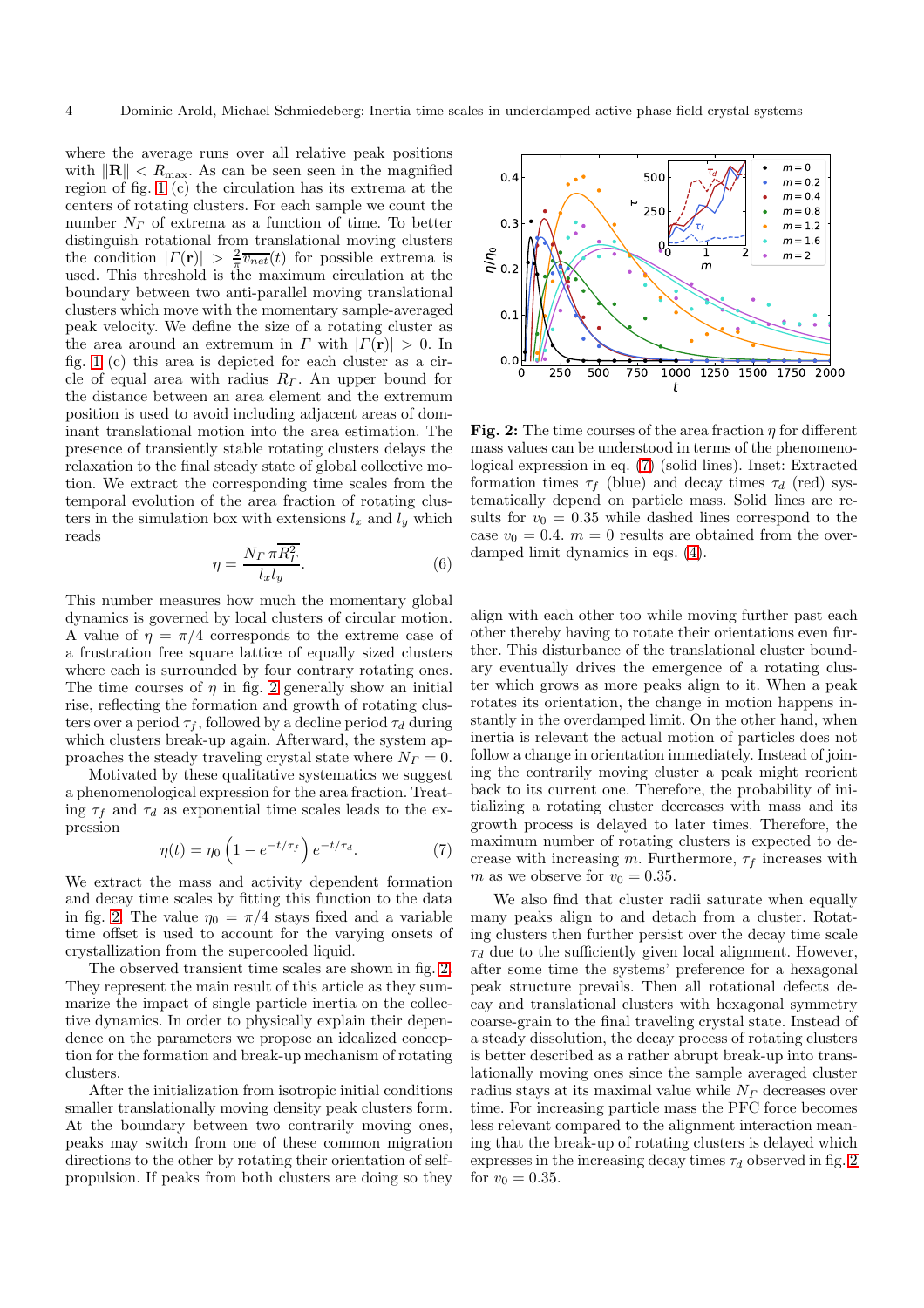In principle, the same mechanisms of formation and decay should apply to the case  $v_0 = 0.4$ . However, a higher active drive increases the acceleration along a peak's orientation of self-propulsion. Judging from the higher maximum  $N<sub>\Gamma</sub>$  values obtained and their rapid increase during the formation time scale, the activity suffices to considerably increase the probability of initiating a rotating cluster. As a consequence, we observe low  $\tau_f$  times over the whole range of mass values. Increasing active drive also means lowering the relative strength of the PFC force leading to the stronger increase of  $\tau_d$  for low mass values. The saturation of the decay time in the high mass regime may be explained with the high maximal area fraction close to  $\eta_0$ . The corresponding high number of rotating clusters makes destructive interactions between them inevitable thereby effectively limiting the decay time scale.

# <span id="page-4-12"></span>4 Conclusion

The distinction of translational and rotational clusters and the suggested formation and break-up mechanism for the latter qualitatively explain the found time scales of transient collective dynamics. The relaxation process to the steady traveling crystal state is delayed for increasing particle mass. However, we emphasize that this delay does not trivially scale with the time scale of inertial motion  $\gamma^{-1}$ which only captures the relaxation of individual particle velocities. Instead, we find that the mass dependent formation and decay times of rotational cluster defects govern the time scale of the transient dynamics. Note that particle based simulations with interaction rules comparable to the ones used here also find transient circulating particle clusters before global collective motion emerges [\[32\]](#page-5-14).

So far we have neglected the convective term in the orientation dynamics of the active PFC model. We note that we also exemplary tested the case where additionally the convective term in the velocity dynamics is neglected and found no qualitative difference to the previous results. However, both convective terms in the underdamped model eqs. [\(1\)](#page-1-0) originate from including inertia into the underlying microscopic equations of motion [\[20\]](#page-5-2). Therefore, they must in general, like the here discussed inertial time scale, be considered in underdamped active matter models. In the present active PFC model we may again include the convective term to the orientation dynamics. Then, the fully underdamped dynamics leads to the emergence of other states in the long time limit. In the parameter regime of the traveling crystal state we still observe domains of collectively moving density peaks with hexagonal symmetry. However, the orientation and velocity fields around peaks and thereby their associated propulsion mechanism change qualitatively. Furthermore, other domains of constant density are present where no flows are induced due to a vanishing orientation field. The density value is given from the temperature and cubic terms of the PFC functional in eqs. [\(2\)](#page-1-2). In [\[20\]](#page-5-2) we have shown for a different system in more detail how inertially induced convective flows change the phase diagram relative to an overdamped description.

These examples demonstrate the relevance of our model for future works in the currently opening realm of underdamped active matter research [\[4\]](#page-4-1). Specifically, the emergence of motility induced phase separation (MIPS) in active systems has been recently predicted to depend on the inertial time scale of the single particles [\[19\]](#page-5-15). With appropriately chosen interactions the underdamped model eqs. [\(1\)](#page-1-0) or an alternation thereof might advance the topic further.

### Acknowledgments

Parts of this work have been supported by the German Research Foundation (DFG) by grant Schm 2657/4.

## Author contribution statement

MS conceptualized the project and guided the research. DA derived the model, carried out the simulations and analyzed the results. Both authors wrote the manuscript.

#### <span id="page-4-0"></span>**References**

- 1. M.C. Marchetti, J.F. Joanny, S. Ramaswamy, T.B. Liverpool, J. Prost, M. Rao, R.A. Simha, Rev. of Mod. Phys. 85, 1143 (2013)
- 2. C. Bechinger, R. Di Leonardo, H. Löwen, C. Reichhardt, G. Volpe, G. Volpe, Rev. of Mod. Phys. 88, 045006 (2016)
- <span id="page-4-11"></span>3. A. Doostmohammadi, J. Ignés-Mullol, J.M. Yeomans, F. Sagués, Nature Communications 9, 3246 (2018)
- <span id="page-4-2"></span><span id="page-4-1"></span>4. H. Löwen, ArXiv:1910.13953 (2019)
- 5. H.H. Wensink, J. Dunkel, S. Heidenreich, K. Drescher, R.E. Goldstein, H. Löwen, J.M. Yeomans, Proceedings of the National Academy of Sciences 109, 14308 (2012)
- <span id="page-4-10"></span>6. S. Heidenreich, J. Dunkel, S.H. Klapp, M. Bär, Phys. Rev. E 94, 020601 (2016)
- 7. A.M. Menzel, A. Saha, C. Hoell, H. Löwen, J. of Chem. Phys. 144, 024115 (2016)
- <span id="page-4-3"></span>8. H. Reinken, S.H. Klapp, M. Bär, S. Heidenreich, Phys. Rev. E 97, 022613 (2018)
- <span id="page-4-4"></span>9. C. Dombrowski, L. Cisneros, S. Chatkaew, R.E. Goldstein, J.O. Kessler, Phys. Rev. Lett. 93, 098103 (2004)
- <span id="page-4-5"></span>10. I.H. Riedel, K. Kruse, J. Howard, Science 309, 300 (2005)
- 11. N.S. Rossen, J.M. Tarp, J. Mathiesen, M.H. Jensen, L.B. Oddershede, Nature Communications 5, 5720 (2014)
- <span id="page-4-6"></span>12. Y. Sumino, K.H. Nagai, Y. Shitaka, D. Tanaka, K. Yoshikawa, H. Chaté, K. Oiwa, Nature 483, 448 (2012)
- <span id="page-4-7"></span>13. M. Ballerini, N. Cabibbo, R. Candelier, A. Cavagna, E. Cisbani, I. Giardina, V. Lecomte, A. Orlandi, G. Parisi, A. Procaccini et al., Proceedings of the national academy of sciences 105, 1232 (2008)
- <span id="page-4-9"></span><span id="page-4-8"></span>14. F. Ginelli, H. Chaté, Phys. Rev. Lett. **105**, 168103 (2010)
- 15. A. Kudrolli, G. Lumay, D. Volfson, L.S. Tsimring, Phys. Rev. Lett. 100, 058001 (2008)
- 16. A. Bricard, J.B. Caussin, D. Das, C. Savoie, V. Chikkadi, K. Shitara, O. Chepizhko, F. Peruani, D. Saintillan, D. Bartolo, Nature Communications 6, 7470 (2015)